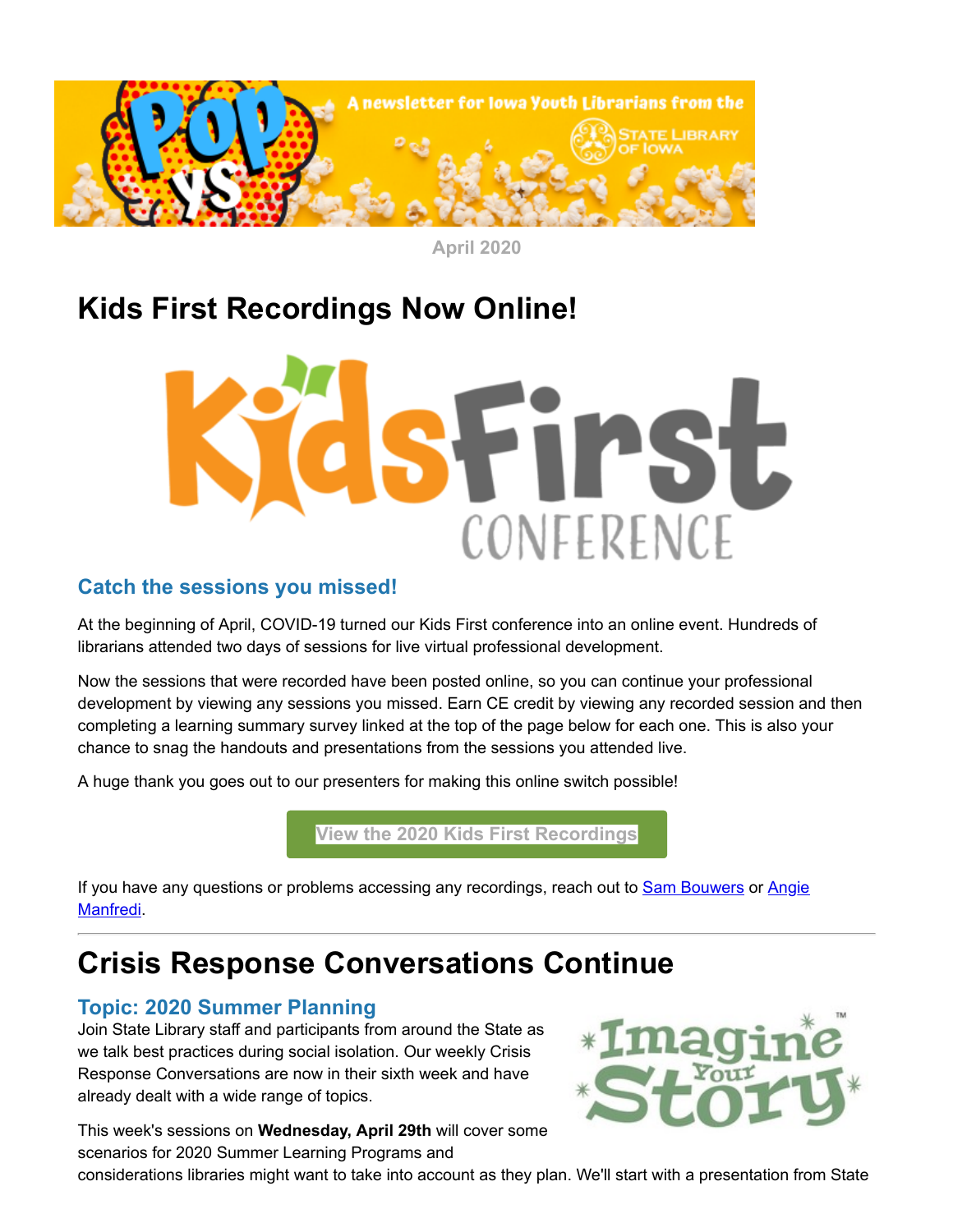Library Youth Services Consultant Angie Manfredi, then split up into virtual breakout rooms to share ideas with librarians from libraries of similar size. **There will be two sessions on April 29, please register for the one that best fits your library size.** If you cannot attend live, they will be recorded for later viewing.

- Summer Planning for A, B, and C Sized Libraries: 1:00 p.m.
- Summer Planning for D+ Sized Libraries: 2:30 p.m.

**[Register for Crisis Response Conversations](https://statelibraryofiowa.lmscheckout.com/Course/index?utm_medium=email&utm_source=govdelivery)**

There's so many great webinars, videos, blog posts, and online programming examples being created it's hard to keep up! Here's a curated list from Angie with some she thinks can be the most useful.

- The Colorado State Library recently hosted a webinar on **Phone-A-Story**. This will give you some ideas on if you're thinking about starting a "dial a story" program at your library. [You can view the recording the slides here.](https://www.coloradovirtuallibrary.org/csl-news/ring-ring-webinar-calling-phone-a-story-simple-fun-one-call-away/?utm_medium=email&utm_source=govdelivery)
- The Massachusetts Library System has put together a great **LibGuide resource for all things COVID-19** [related and has an awesome resource page specifically for youth services.](https://guides.masslibsystem.org/COVID19/Youth?utm_medium=email&utm_source=govdelivery) There's tons of articles and information rounded up here, take some time to look around.
- Some of the biggest stars in kidlit and YA came together to organize the **[Everywhere Book Fest](https://everywherebookfest.com/?utm_medium=email&utm_source=govdelivery)**, a free, virtual, online conference with panels and keynotes from over 50 participating creators. The event takes place May 1 & 2 and there will be live and recorded panels. You can view the schedule now and visit their YouTube page for [more info. This would be a fun thing to not only view yourself but promote on your social media for the childre](https://www.youtube.com/channel/UCowhHSUaWp3KJDcuI0nR0vw?utm_medium=email&utm_source=govdelivery)n and teens in your community to attend. You could choose some panels to be highlight or promote it as a chance for kids and teens to attend a bookfest.
- One of Angie's former colleagues in New Mexico has created a virtual version of their popular **Music & Movement program**. This is a fun example of how you can adapt your current programs and create with what you have in your house. [Take a look at the program on YouTube.](https://www.youtube.com/watch?utm_medium=email&utm_source=govdelivery&v=GqjNIYqXsiM) You can also see the way she avoids using copyrighted songs and makes do with what she has at her house. Think about ways you might be able to adapt your most popular programs in ways like this. Also since it's on YouTube it's a little more accessible than Facebook Live.
- The Free Library of Philadelphia has a robust **[Culinary Literacy Program](https://libwww.freelibrary.org/programs/culinary/index.cfm?utm_medium=email&utm_source=govdelivery)**. In looking for a way to bring this education online AND let patrons know about community resources available, they started #FreeLibraryHomeCooks. This video series not only shows patrons how to make a recipe but uses ingredients from the City's free food boxes, connecting for patrons that this is a resource available for them. My friend and

# **Can't Miss Professional Development**